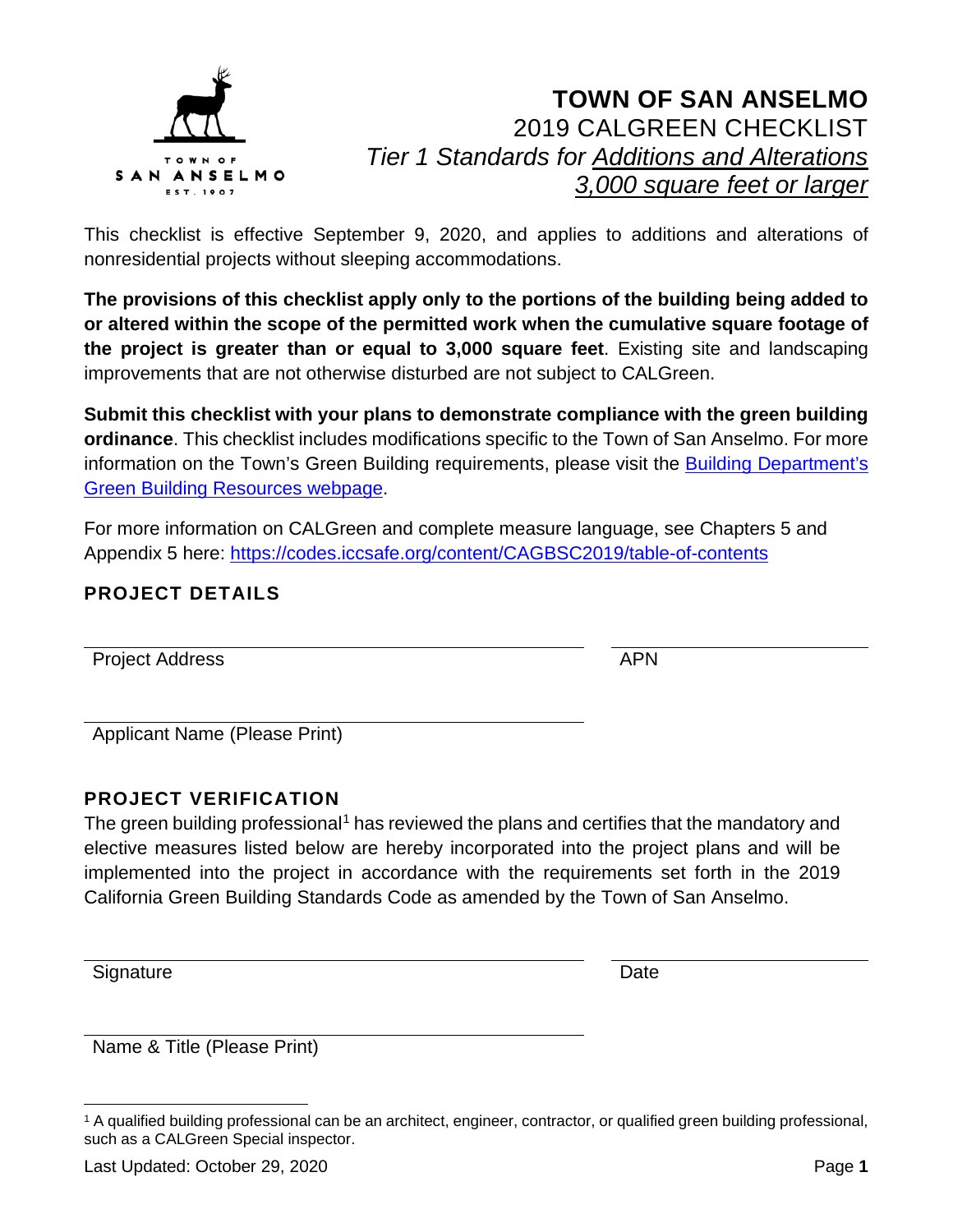

| <b>CALGREEN MEASURE</b><br><u>ALL MEASURES ARE MANDATORY UNLESS NOT IN PROJECT SCOPE</u>                                                                                                                                                                                                                                                                                                                                                       | <b>COMPLETED?</b><br>(YES OR N/A) |
|------------------------------------------------------------------------------------------------------------------------------------------------------------------------------------------------------------------------------------------------------------------------------------------------------------------------------------------------------------------------------------------------------------------------------------------------|-----------------------------------|
| 5.106.1 Newly constructed projects and additions which disturb less than one acre<br>of land shall prevent the pollution of stormwater runoff from the construction<br>activities through compliance with the Town's Homeowner's Guide to Stormwater<br>Management.                                                                                                                                                                            | □ YES<br>$\Box$ N/A               |
| 5.106.2 Comply with all lawfully enacted stormwater discharge regulations for<br>projects that disturb one acre or more of land or disturb less than one acre of land<br>but are part of a larger common plan of development or sale. Projects must<br>comply with National Pollutant Discharge Elimination System (NPDES) General<br>Permit for Stormwater Discharges Associated with Construction and Land<br><b>Disturbance Activities.</b> | $\Box$ YES<br>$\Box$ N/A          |
| 5.106.4.1.1 Short-term bicycle parking. If the addition or alteration is adding ten or<br>more parking spaces and is anticipated to generate visitor traffic, provide<br>permanently anchored bicycle racks within 200 feet of the visitors' entrance,<br>readily visible to passers-by, for 5 percent of new visitor motorized vehicle parking<br>spaces being added, with a minimum of one two-bike capacity rack.                           | □ YES<br>$\Box$ N/A               |
| 5.106.4.1.3 For additions or alterations that add 10 or more tenant-occupant<br>vehicular parking spaces, provide secure bicycle parking for 5 percent of the<br>tenant vehicular parking spaces being added, with a minimum of one bicycle<br>parking facility.                                                                                                                                                                               | □ YES<br>$\Box$ N/A               |
| 5.106.4.1.5 Acceptable bicycle parking facility for Sections 5.106.4.1.1 through<br>5.106.4.1.4 shall be convenient from the street and shall meet one of the<br>following:<br>1. Covered, lockable enclosures with permanently anchored racks for bicycles;<br>2. Lockable bicycle rooms with permanently anchored racks; or<br>3. Lockable, permanently anchored bicycle lockers.                                                            | □ YES<br>$\Box$ N/A               |
| A5.106.5.1.1 For additions or alterations that add 10 or more vehicular parking<br>spaces, provide 10 percent of total designated parking spaces for any combination<br>of low-emitting, fuel-efficient and carpool/van pool vehicles.                                                                                                                                                                                                         | □ YES<br>$\Box$ N/A               |
| A5.106.5.1.3 Paint, in the paint used for stall striping, the following characters<br>such that the lower edge of the last word aligns with the end of the stall striping<br>and is visible beneath a parked vehicle:<br><b>CLEAN AIR/</b><br>VANPOOL/EV                                                                                                                                                                                       | $\Box$ YES<br>$\Box$ N/A          |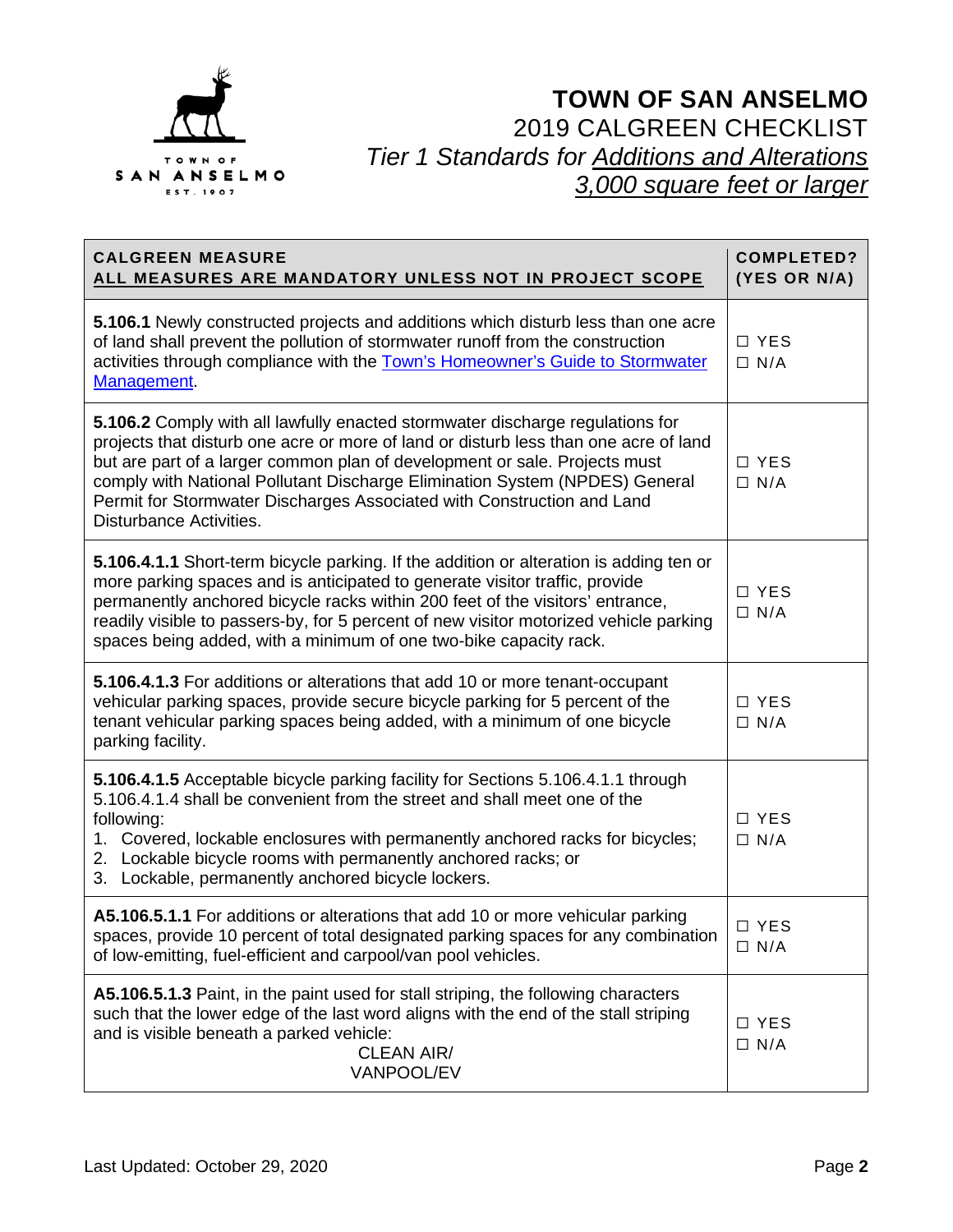

| <b>CALGREEN MEASURE</b><br>ALL MEASURES ARE MANDATORY UNLESS NOT IN PROJECT SCOPE                                                                                                                                                                                                                                                                                                                                                                                                                                                                                                                                                                                                                                                                                                                                                                                                                                                    | <b>COMPLETED?</b><br>(YES OR N/A) |
|--------------------------------------------------------------------------------------------------------------------------------------------------------------------------------------------------------------------------------------------------------------------------------------------------------------------------------------------------------------------------------------------------------------------------------------------------------------------------------------------------------------------------------------------------------------------------------------------------------------------------------------------------------------------------------------------------------------------------------------------------------------------------------------------------------------------------------------------------------------------------------------------------------------------------------------|-----------------------------------|
| A5.106.5.1.4 Building managers may consult with local community Transit<br>Management Associations (TMAs) for methods of designating qualifying vehicles,<br>such as issuing parking stickers.                                                                                                                                                                                                                                                                                                                                                                                                                                                                                                                                                                                                                                                                                                                                       | □ YES<br>$\Box$ N/A               |
| 5.106.5.3 Construction shall comply with Section 5.106.5.3.1 and A5.106.5.3.1 or<br>Section 5.106.5.3.2 and A5.106.5.3.2 to facilitate future installation of electric<br>vehicle supply equipment (EVSE). When EVSE(s) is/are installed, it shall be in<br>accordance with the California Building Code and the California Electrical Code,<br>and as outlined by in the Town of San Anselmo Municipal Code, Chapter 9-<br>19.050, if triggered.<br>For projects upgrading the electrical service panel, add designated<br>٠<br>electrical capacity for 20% of onsite parking spaces to be EV Capable<br>For projects modifying the parking lot, add conduit to all exposed parking<br>$\bullet$<br>spaces. Where existing electrical service will not be upgraded in the existing<br>project scope, designate capacity for parking spaces to the maximum extent<br>that does not require an upgrade to existing electrical service | □ YES<br>$\Box$ N/A               |
| 5.106.5.3.4 The service panel or subpanel circuit directory shall identify the<br>reserved overcurrent protective device space(s) for future EV charging as "EV<br>CAPABLE." The raceway termination location shall be permanently and visibly<br>marked as "EV CAPABLE."                                                                                                                                                                                                                                                                                                                                                                                                                                                                                                                                                                                                                                                            | □ YES<br>$\Box$ N/A               |
| 5.106.5.3.5 Future charging spaces qualify as designated<br>parking as described in Section A5.106.5.1 designated parking<br>for clean air vehicles.                                                                                                                                                                                                                                                                                                                                                                                                                                                                                                                                                                                                                                                                                                                                                                                 | $\Box$ YES<br>$\Box$ N/A          |
| 5.106.10 Construction plans shall indicate how site grading or a drainage system<br>will manage all surface water flows to keep water from entering buildings.                                                                                                                                                                                                                                                                                                                                                                                                                                                                                                                                                                                                                                                                                                                                                                       | $\Box$ YES<br>$\Box$ N/A          |
| A5.106.11.2 Use roofing materials having a minimum aged solar reflectance and<br>thermal emittance complying with CALGreen Sections A5.106.11.2.1 and<br>A5.106.11.2.2 or a minimum aged Solar Reflectance Index (SRI) complying with<br>Section A5.106.11.2.3 and as shown in Table A5.106.11.2.2                                                                                                                                                                                                                                                                                                                                                                                                                                                                                                                                                                                                                                   | $\Box$ YES<br>$\Box$ N/A          |
| A5.1 Elective - SELECTED FROM CALGREEN APPENDIX A5.1:                                                                                                                                                                                                                                                                                                                                                                                                                                                                                                                                                                                                                                                                                                                                                                                                                                                                                | □ YES<br>$\Box$ N/A               |
| 5.201.1 Meet minimum California Energy Commission energy efficiency<br>standards.                                                                                                                                                                                                                                                                                                                                                                                                                                                                                                                                                                                                                                                                                                                                                                                                                                                    | □ YES<br>$\Box$ N/A               |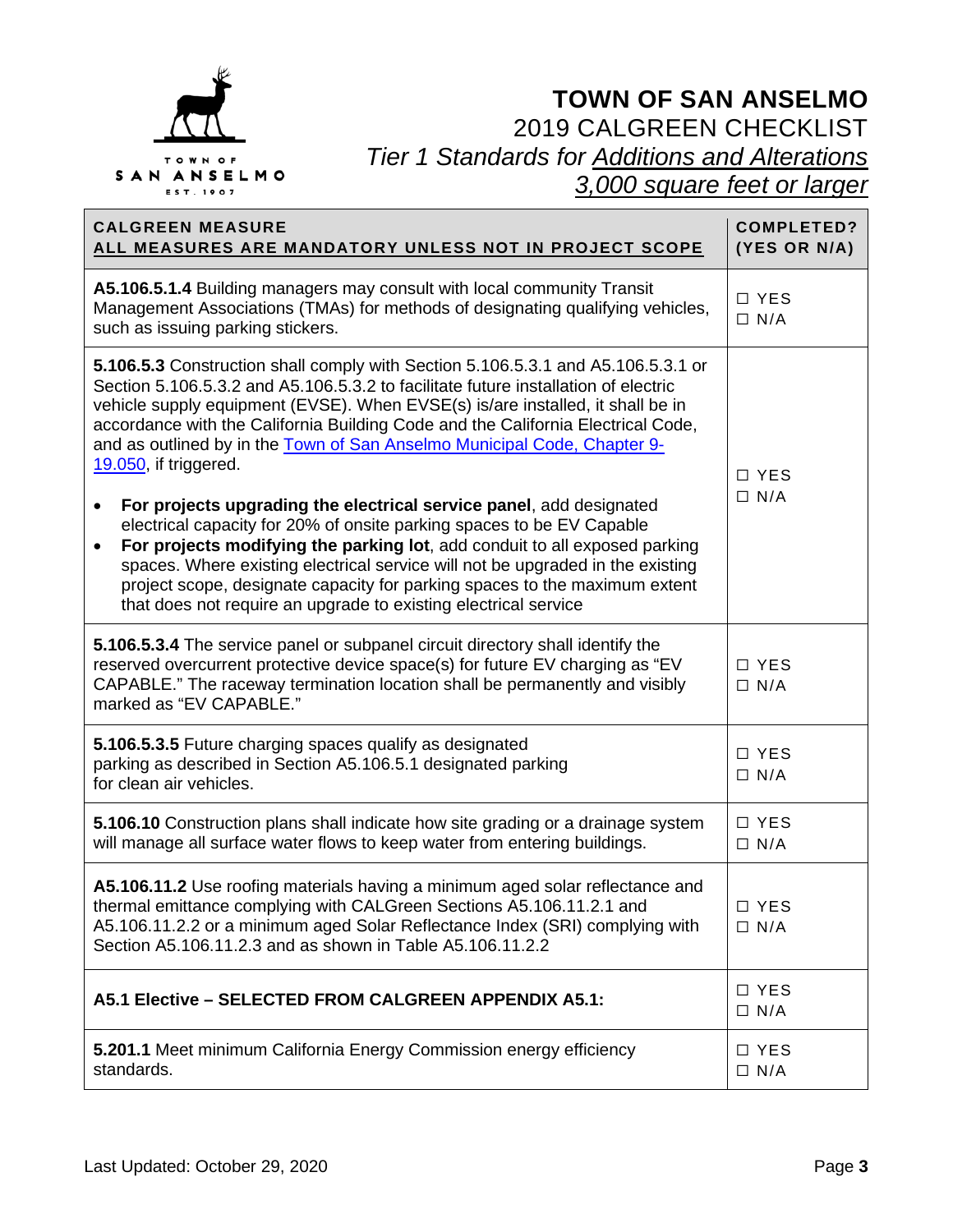

| <b>CALGREEN MEASURE</b><br>ALL MEASURES ARE MANDATORY UNLESS NOT IN PROJECT SCOPE                                                                                                                                                                                                                                                                                                                                                                                                                                                                                                                                                                                                                                                                                                                                                                    | <b>COMPLETED?</b><br>(YES OR N/A) |
|------------------------------------------------------------------------------------------------------------------------------------------------------------------------------------------------------------------------------------------------------------------------------------------------------------------------------------------------------------------------------------------------------------------------------------------------------------------------------------------------------------------------------------------------------------------------------------------------------------------------------------------------------------------------------------------------------------------------------------------------------------------------------------------------------------------------------------------------------|-----------------------------------|
| <b>5.303.1.1</b> For additions in excess of 50,000 square feet, separate submeters shall<br>be installed as follows:<br>1. For each individual leased, rented, or other tenant space within the building<br>projected to consume more than 100 gal/day (380 L/day), including, but not<br>limited to, spaces used for laundry or cleaners, restaurant or food service,<br>medical or dental office, laboratory, or beauty salon or barber shop.<br>2. Where separate submeters for individual building tenants are unfeasible, for<br>water supplied to the following subsystems:<br>a. Makeup water for cooling towers where flow through is greater than 500<br>gpm (30 L/s).<br>b. Makeup water for evaporative coolers greater than 6 gpm (0.04 L/s).<br>c. Steam and hot-water boilers with energy input more than 500,000 Btu/h<br>$(147$ kW). | $\Box$ YES<br>$\Box$ N/A          |
| 5.303.1.2 A separate submeter or metering device shall be provided for any tenant<br>within a new building or within an addition that is projected to consume more than<br>$1,000$ gal/ day                                                                                                                                                                                                                                                                                                                                                                                                                                                                                                                                                                                                                                                          | □ YES<br>$\Box$ N/A               |
| A5.303.2.3.1 A schedule of plumbing fixtures and fixture fittings that will reduce<br>the overall use of potable water within the building by 12 percent shall be<br>provided. The reduction shall be based on the maximum allowable water use per<br>plumbing fixture and fitting as required by the California Building Standards Code.                                                                                                                                                                                                                                                                                                                                                                                                                                                                                                            | $\Box$ YES<br>$\Box$ N/A          |
| 5.303.3.1 The effective flush volume of all water closets shall not exceed 1.28<br>gallons per flush. Tank-type water closets shall be certified to the performance<br>criteria of the U.S. EPA WaterSense Specification for Tank-Type Toilets.                                                                                                                                                                                                                                                                                                                                                                                                                                                                                                                                                                                                      | $\Box$ YES<br>$\Box$ N/A          |
| 5.303.3.2.1 The effective flush volume of wall-mounted urinals shall not exceed<br>0.125 gallons per flush.                                                                                                                                                                                                                                                                                                                                                                                                                                                                                                                                                                                                                                                                                                                                          | □ YES<br>$\Box$ N/A               |
| <b>5.303.3.2.2</b> The effective flush volume of floor-mounted urinals shall not exceed<br>0.5 gallons per flush.                                                                                                                                                                                                                                                                                                                                                                                                                                                                                                                                                                                                                                                                                                                                    | $\Box$ YES<br>$\Box$ N/A          |
| 5.303.3.3.1 Showerheads shall have a maximum flow rate of not more than 1.8<br>gallons per minute at 80 psi. Showerheads shall be certified to the performance<br>criteria of the U.S. EPA WaterSense Specification for Showerheads                                                                                                                                                                                                                                                                                                                                                                                                                                                                                                                                                                                                                  | $\Box$ YES<br>$\Box$ N/A          |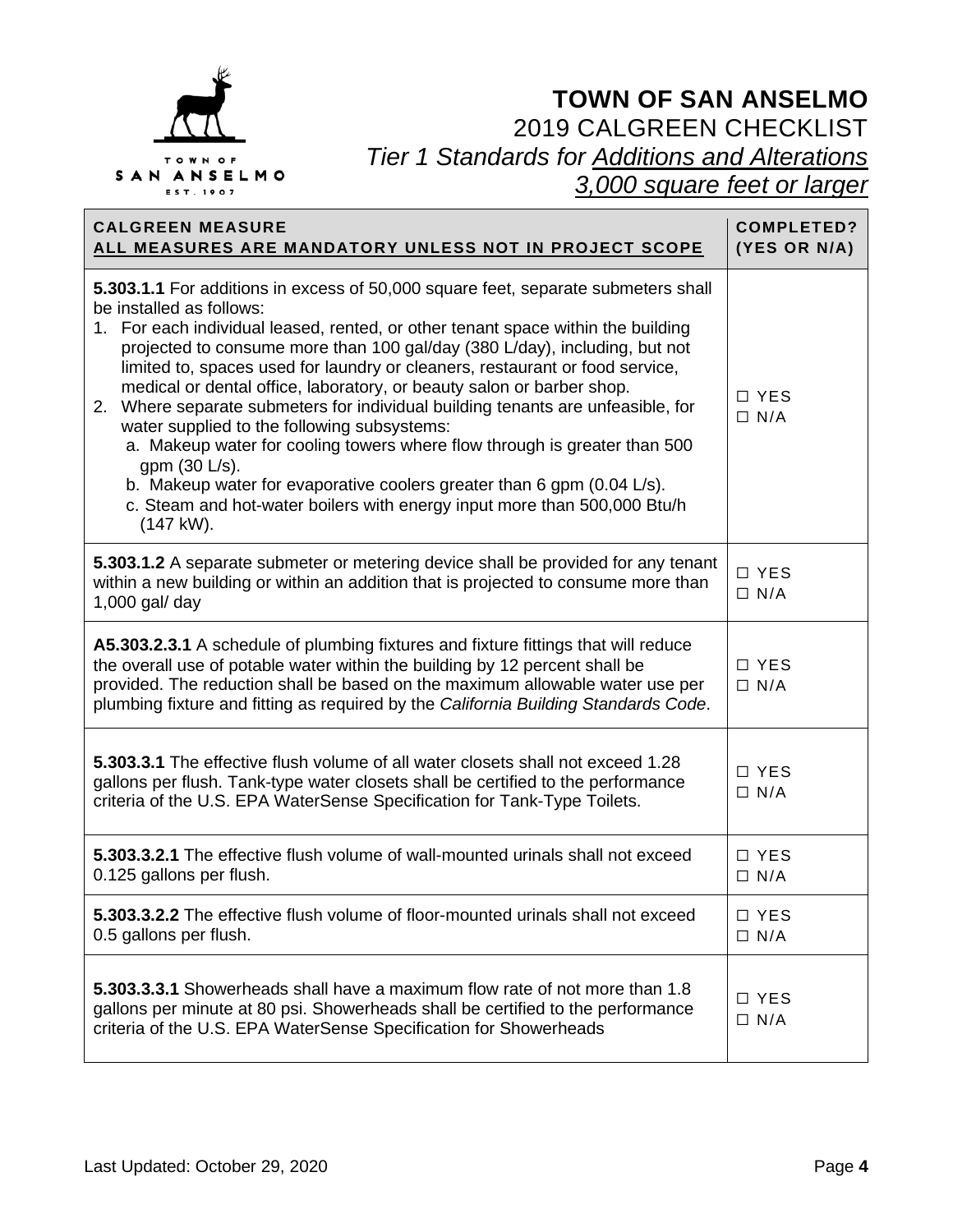

| <b>CALGREEN MEASURE</b><br>ALL MEASURES ARE MANDATORY UNLESS NOT IN PROJECT SCOPE                                                                                                                                                                                                                                                 | <b>COMPLETED?</b><br>(YES OR N/A) |
|-----------------------------------------------------------------------------------------------------------------------------------------------------------------------------------------------------------------------------------------------------------------------------------------------------------------------------------|-----------------------------------|
| 5.303.3.3.2 When a shower is served by more than one showerhead, the<br>combined flow rate of all showerheads and/or other shower outlets controlled by a<br>single valve shall not exceed 1.8 gallons per minute at 80 psi, or the shower shall<br>be designed to allow only one shower outlet to be in operation at a time.     | $\Box$ YES<br>$\Box$ N/A          |
| 5.303.3.4.1 Lavatory faucets shall have a maximum flow rate of not more than 0.5<br>gallons per minute at 60 psi.                                                                                                                                                                                                                 | □ YES<br>$\Box$ N/A               |
| 5.303.3.4.2 Kitchen faucets shall have a maximum flow rate of not more than 1.8<br>gallons per minute at 60 psi. Kitchen faucets may temporarily increase the flow<br>above the maximum rate, but not to exceed 2.2 gallons per minute at 60 psi, and<br>must default to a maximum flow rate of 1.8 gallons per minute at 60 psi. | $\Box$ YES<br>$\Box$ N/A          |
| 5.303.3.4.3 Wash fountains shall have a maximum flow rate of not more than 1.8<br>gallons per minute/20 [rim space (inches) at 60 psi].                                                                                                                                                                                           | □ YES<br>$\Box$ N/A               |
| 5.303.3.4.4 Metering faucets shall not deliver more than 0.20 gallons per cycle.                                                                                                                                                                                                                                                  | $\Box$ YES<br>$\Box$ N/A          |
| 5.303.3.4.5 Metering faucets for wash fountains shall have a maximum flow rate of<br>not more than 0.20 gallons per cycle/20 [rim space (inches) at 60 psi].                                                                                                                                                                      | □ YES<br>$\Box$ N/A               |
| 5.303.4.1 Food waste disposers shall either modulate the use of water to no more<br>than 1 gpm when the disposer is not in use (not actively grinding food waste/no-<br>load) or shall automatically shut off after no more than 10 minutes of inactivity.<br>Disposers shall use no more than 8 gpm of water.                    | □ YES<br>$\Box$ N/A               |
| 5.303.6 Plumbing fixtures and fittings shall be installed in accordance with the<br>California Plumbing Code, and shall meet the applicable standards referenced in<br>Table 1701.1 of the California Plumbing Code and in Chapter 6 of this code.                                                                                | □ YES<br>$\Box$ N/A               |
| 5.304.1 Nonresidential developments shall comply with local ordinances, MMWD's<br><b>Landscape Requirements, or the current California Department of Water</b><br>Resources Model Water Efficient Landscape Ordinance (MEWLO), whichever is<br>more stringent.                                                                    | □ YES<br>$\Box$ N/A               |
| 5.305.1.2 Recycled water supply systems for outdoor applications shall meet the<br>requirements of this code, and the California Code of Regulations, Title 17,<br>Division 1, Chapter 5, Subchapter 1; Title 22, Division 4, Chapter 3; and Title 23,<br>Division 2, Chapter 2.7, as applicable.                                 | $\Box$ YES<br>$\Box$ N/A          |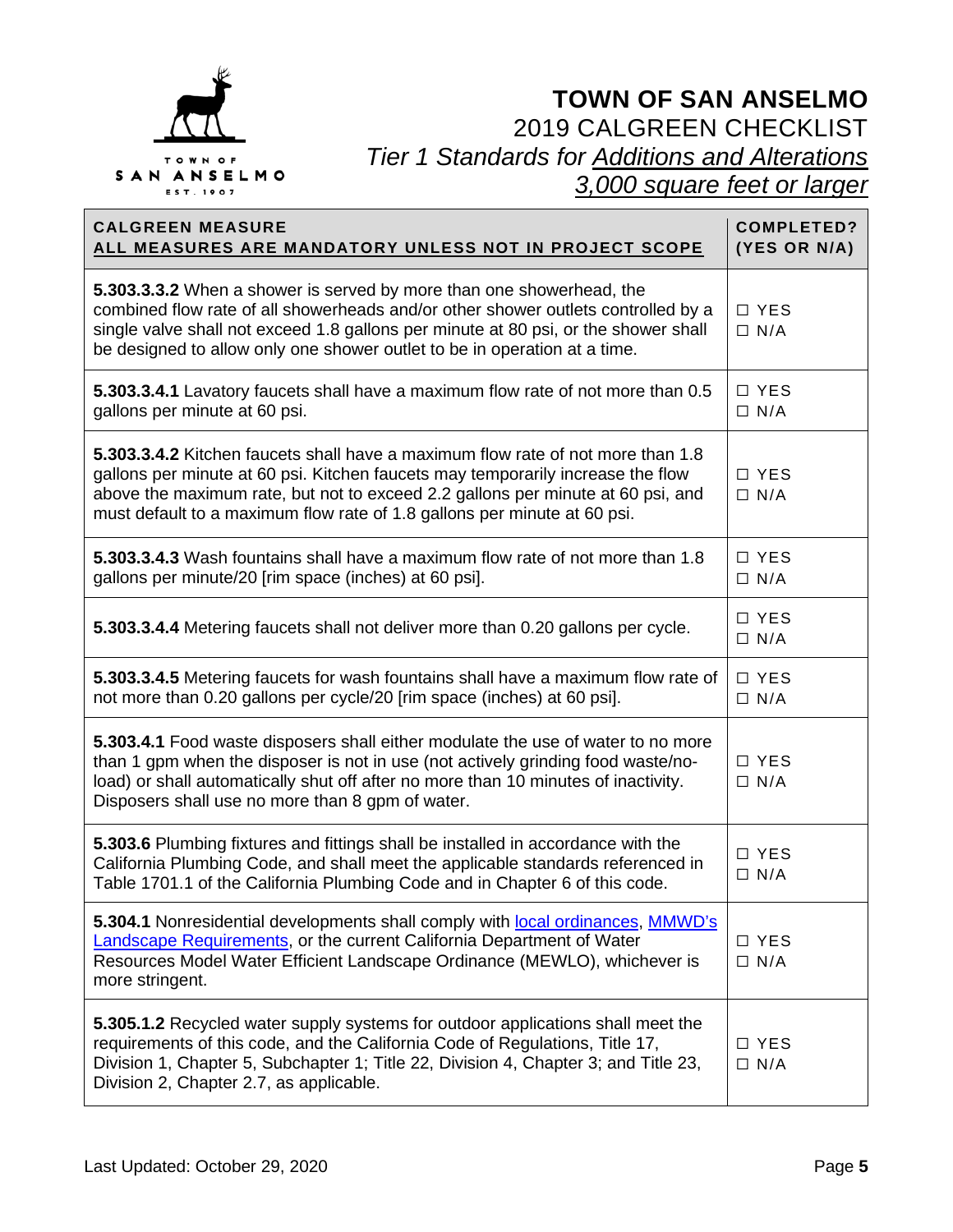

| <b>CALGREEN MEASURE</b><br>ALL MEASURES ARE MANDATORY UNLESS NOT IN PROJECT SCOPE                                                                                                                                                                                                                                                                                                                                                               | <b>COMPLETED?</b><br>(YES OR N/A) |
|-------------------------------------------------------------------------------------------------------------------------------------------------------------------------------------------------------------------------------------------------------------------------------------------------------------------------------------------------------------------------------------------------------------------------------------------------|-----------------------------------|
| A5.3 Elective - SELECTED FROM CALGREEN APPENDIX A5.3:                                                                                                                                                                                                                                                                                                                                                                                           | $\Box$ YES<br>$\Box$ N/A          |
| A5.405.4 Use materials, equivalent in performance to virgin materials with a total<br>(combined) recycled content value (RCV) not less than 10 percent of the total<br>material cost of the project, or use two products which meet the minimum recycled<br>content levels in Table A5.405.4 for at least 75%, by cost, of all products in that<br>category in the project.                                                                     | □ YES<br>$\Box$ N/A               |
| A5.405.4.1 Total material cost is the total estimated or actual cost of materials and<br>assembly products used in the project. The required total recycled content value<br>for the project (in dollars) shall be determined by the following equation:<br>Required Total RCV (dollars) =<br>Total Material Cost (dollars) x 10 percent                                                                                                        | □ YES<br>$\Box$ N/A               |
| A5.405.4.2 Total RCV may be determined either by dollars or percentage as<br>noted in this section.                                                                                                                                                                                                                                                                                                                                             | $\Box$ YES<br>$\Box$ N/A          |
| <b>A5.405.4.3</b> The recycled content value of each material $(RCV_M)$ is calculated by<br>multiplying the cost of material, as defined by the recycled content. See Equations<br>A5.4-6 and A5.4-7.                                                                                                                                                                                                                                           | □ YES<br>$\Box$ N/A               |
| A5.405.4.4 The recycled content value of assemblies is calculated by multiplying<br>the total cost of assembly by the total recycled content of the assembly (RCA), and<br>shall be determined by Equation A5.4-8.                                                                                                                                                                                                                              | □ YES<br>$\Box$ N/A               |
| A5.405.4.5 When Supplementary Cementitious Materials (SCMs), such as fly ash<br>or ground blast furnace slag cement, are used in concrete, an alternate method of<br>calculating and reporting recycled content in concrete products shall be permitted.<br>When determining the recycled content value, the percent recycled content shall<br>be multiplied by the cost of the cementitious materials only, not the total cost of<br>concrete. | □ YES<br>$\Box$ N/A               |
| 5.407.1 Provide a weather-resistant exterior wall and foundation envelope as<br>required by California Building Code Section 1403.2 (Weather Protection),<br>manufacturer's installation instructions or local ordinance, whichever is more<br>stringent.                                                                                                                                                                                       | □ YES<br>$\Box$ N/A               |
| 5.407.2.1 Design and maintain landscape irrigation systems to prevent spray on<br>structures.                                                                                                                                                                                                                                                                                                                                                   | $\Box$ YES<br>$\Box$ N/A          |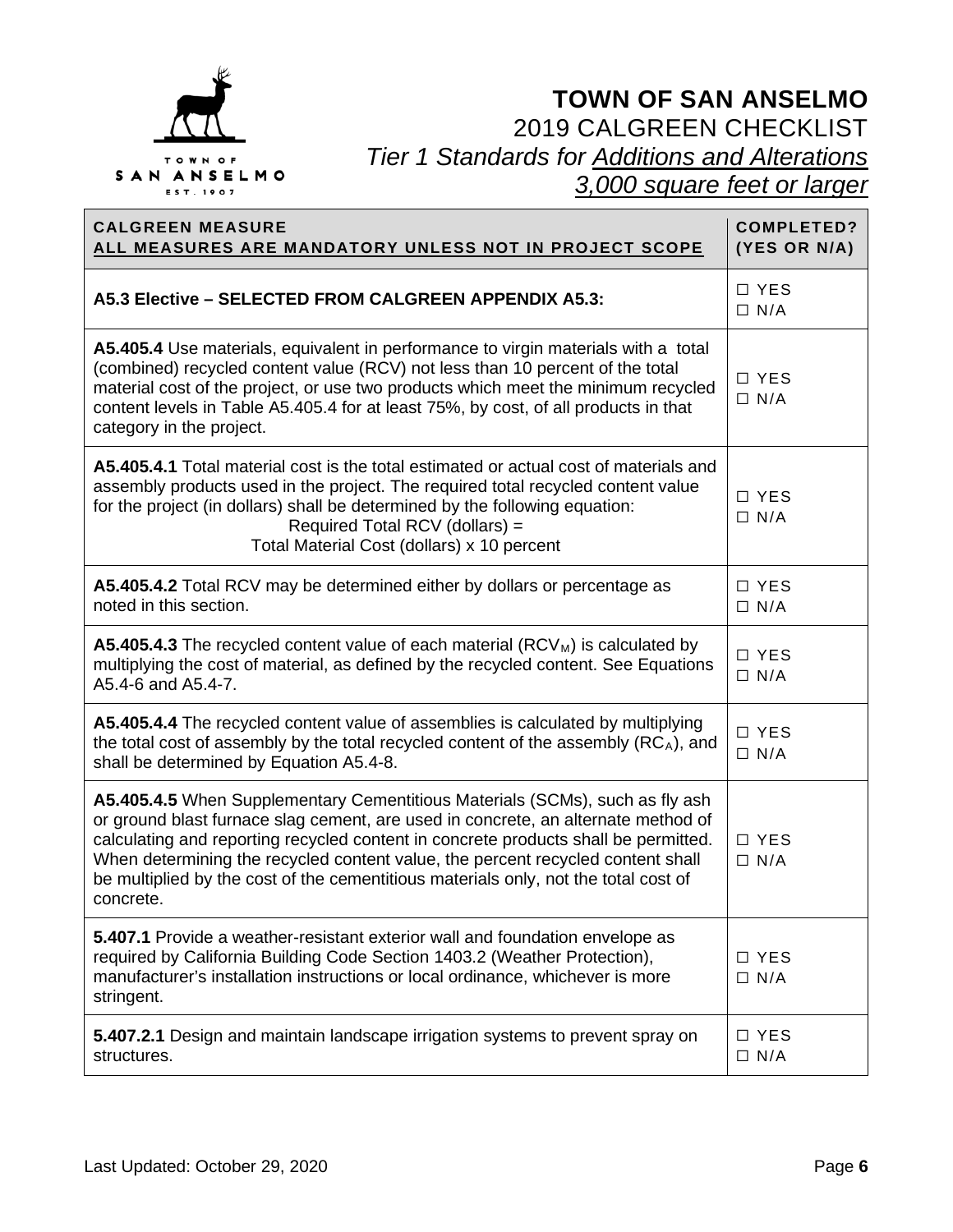

| <b>CALGREEN MEASURE</b><br>ALL MEASURES ARE MANDATORY UNLESS NOT IN PROJECT SCOPE                                                                                                                                                                                                                                                                                                                                                                                                                                                           | <b>COMPLETED?</b><br>(YES OR N/A) |
|---------------------------------------------------------------------------------------------------------------------------------------------------------------------------------------------------------------------------------------------------------------------------------------------------------------------------------------------------------------------------------------------------------------------------------------------------------------------------------------------------------------------------------------------|-----------------------------------|
| 5.407.2.2.1 Primary exterior entries shall be covered to prevent water intrusion by<br>using nonabsorbent floor and wall finishes within at least 2 feet around and<br>perpendicular to such openings plus at least one of the following:<br>1. An installed awning at least 4 feet in depth.<br>2. The door is protected by a roof overhang at least 4 feet in depth.<br>3. The door is recessed at least 4 feet.<br>4. Other methods which provide equivalent protection.                                                                 | □ YES<br>$\Box$ N/A               |
| 5.407.2.2.2 Install flashings integrated with a drainage plane.                                                                                                                                                                                                                                                                                                                                                                                                                                                                             | $\Box$ YES<br>$\Box$ N/A          |
| 5.408.1 Recycle and/or salvage for reuse a minimum of 65 percent of the<br>nonhazardous construction and demolition waste in accordance with the reporting<br>standards outlined by Zero Waste Marin.                                                                                                                                                                                                                                                                                                                                       | □ YES<br>$\Box$ N/A               |
| 5.408.2 Additions and alterations to a building or tenant space that meet the<br>scoping provisions in Section 301.3 for nonresidential additions and alterations,<br>shall require verification that Universal Waste items such as fluorescent lamps and<br>ballast and mercury containing thermostats as well as other California prohibited<br>Universal Waste Materials are disposed of properly and are diverted from landfills.<br>A list of prohibited Universal Waste materials shall be included in the construction<br>documents. | □ YES<br>$\Box$ N/A               |
| 5.408.3 100 percent of trees, stumps, rocks and associated vegetation and soils<br>resulting primarily from land clearing shall be reused or recycled. For a phased<br>project, such material may be stockpiled on site until the storage site is developed.                                                                                                                                                                                                                                                                                | □ YES<br>$\Box$ N/A               |
| A5.408.3.1 Divert to recycle or salvage at least 65 percent of nonhazardous<br>construction and demolition waste generated at the site. Any mixed recyclables<br>that are sent to mixed-waste recycling facilities shall include a qualified third party<br>verified facility average diversion rate. Verification of diversion rates shall meet<br>minimum certification eligibility guidelines, acceptable to the local enforcing<br>agency.                                                                                              | □ YES<br>$\Box$ N/A               |
| A5.408.3.1.2 A copy of the completed waste management report or<br>documentation of certification of the waste management company utilized shall be<br>provided.                                                                                                                                                                                                                                                                                                                                                                            | □ YES<br>$\Box$ N/A               |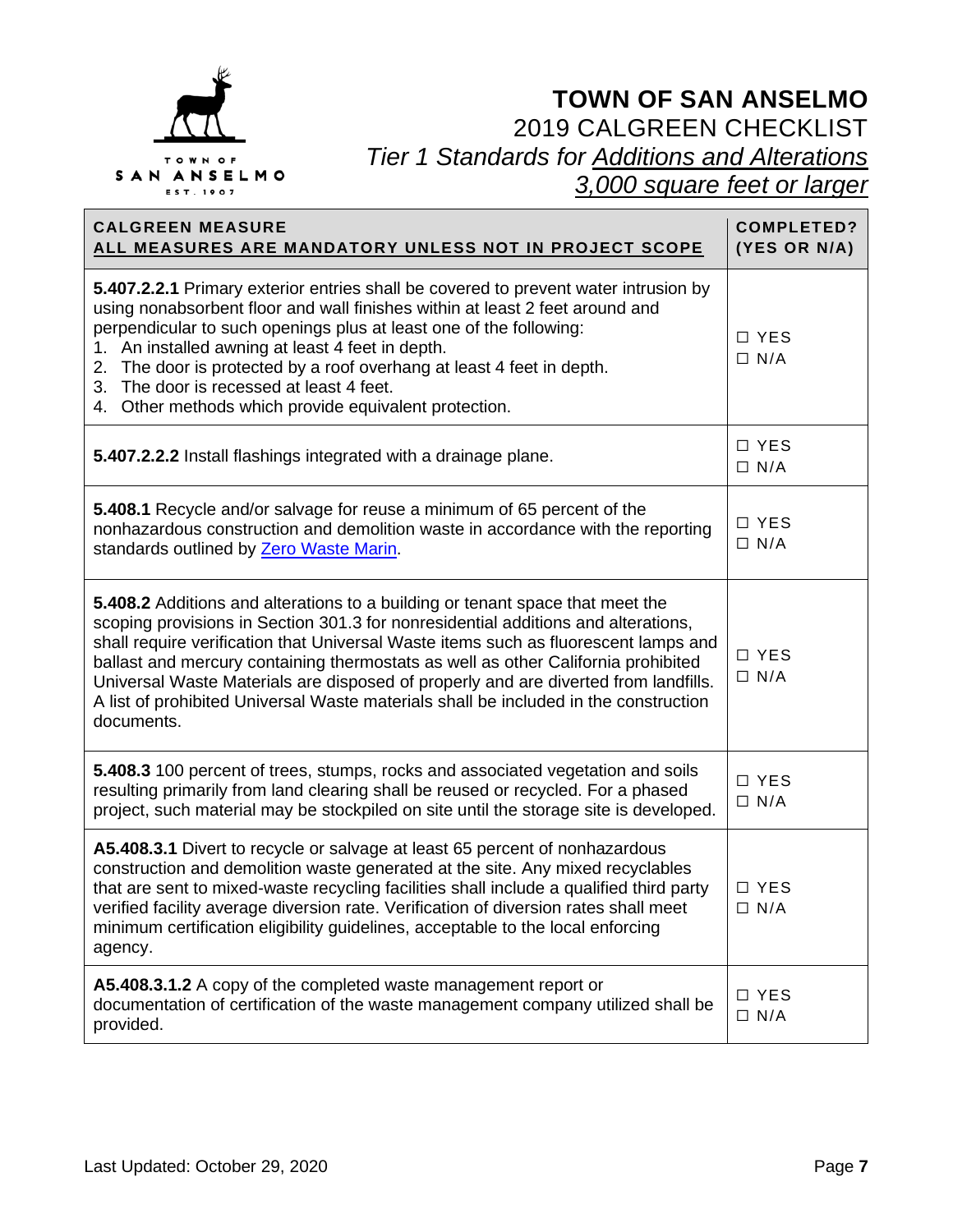

| <b>CALGREEN MEASURE</b><br>ALL MEASURES ARE MANDATORY UNLESS NOT IN PROJECT SCOPE                                                                                                                                                                                                                                                                                                                                                                                                                                                                                                                                               | <b>COMPLETED?</b><br>(YES OR N/A) |
|---------------------------------------------------------------------------------------------------------------------------------------------------------------------------------------------------------------------------------------------------------------------------------------------------------------------------------------------------------------------------------------------------------------------------------------------------------------------------------------------------------------------------------------------------------------------------------------------------------------------------------|-----------------------------------|
| 5.410.1 Provide readily accessible areas that serve the entire building and are<br>identified for the depositing, storage and collection of non-hazardous materials for<br>recycling, including (at a minimum) paper, corrugated cardboard, glass, plastics,<br>organic waste, and metals, or meet a lawfully enacted local recycling ordinance, if<br>more restrictive.                                                                                                                                                                                                                                                        | □ YES<br>$\Box$ N/A               |
| 5.410.1.1 All additions conducted within a 12-month period under single or<br>multiple permits, resulting in an increase of 30 percent or more in floor area, shall<br>provide recycling areas on site.                                                                                                                                                                                                                                                                                                                                                                                                                         | □ YES<br>$\Box$ N/A               |
| 5.410.2.1 Owner's or Owner representative's Project Requirements (OPR). The<br>expectations and requirements of the building appropriate to its phase shall be<br>documented before the design phase of the project begins. This documentation<br>shall include the following:<br>1. Environmental and sustainability goals.<br>2. Energy efficiency goals.<br>3. Indoor environmental quality requirements.<br>4. Project program, including facility functions and hours of operation, and need<br>for afterhours operation.<br>5. Equipment and systems expectations.<br>6. Building occupant and O&M personnel expectations | $\Box$ YES<br>$\Box$ N/A          |
| 5.410.4 Testing and adjusting of systems shall be required for new buildings less<br>than 10,000 square feet or new systems to serve an addition or alteration subject<br>to Section 303.1.                                                                                                                                                                                                                                                                                                                                                                                                                                     | □ YES<br>$\Box$ N/A               |
| 5.410.4.2 Develop a written plan of procedures for testing and adjusting systems.<br>Systems to be included for testing and adjusting shall include, as applicable to the<br>project:<br>1. HVAC systems and controls.<br>2. Indoor and outdoor lighting and controls.<br>3. Water heating systems.<br>4. Renewable energy systems.<br>5. Landscape irrigation systems.<br>6. Water reuse systems.                                                                                                                                                                                                                              | $\Box$ YES<br>$\Box$ N/A          |
| <b>5.410.4.3</b> Perform testing and adjusting procedures in accordance with applicable<br>standards on each system as determined by the enforcing agency.                                                                                                                                                                                                                                                                                                                                                                                                                                                                      | □ YES<br>$\Box$ N/A               |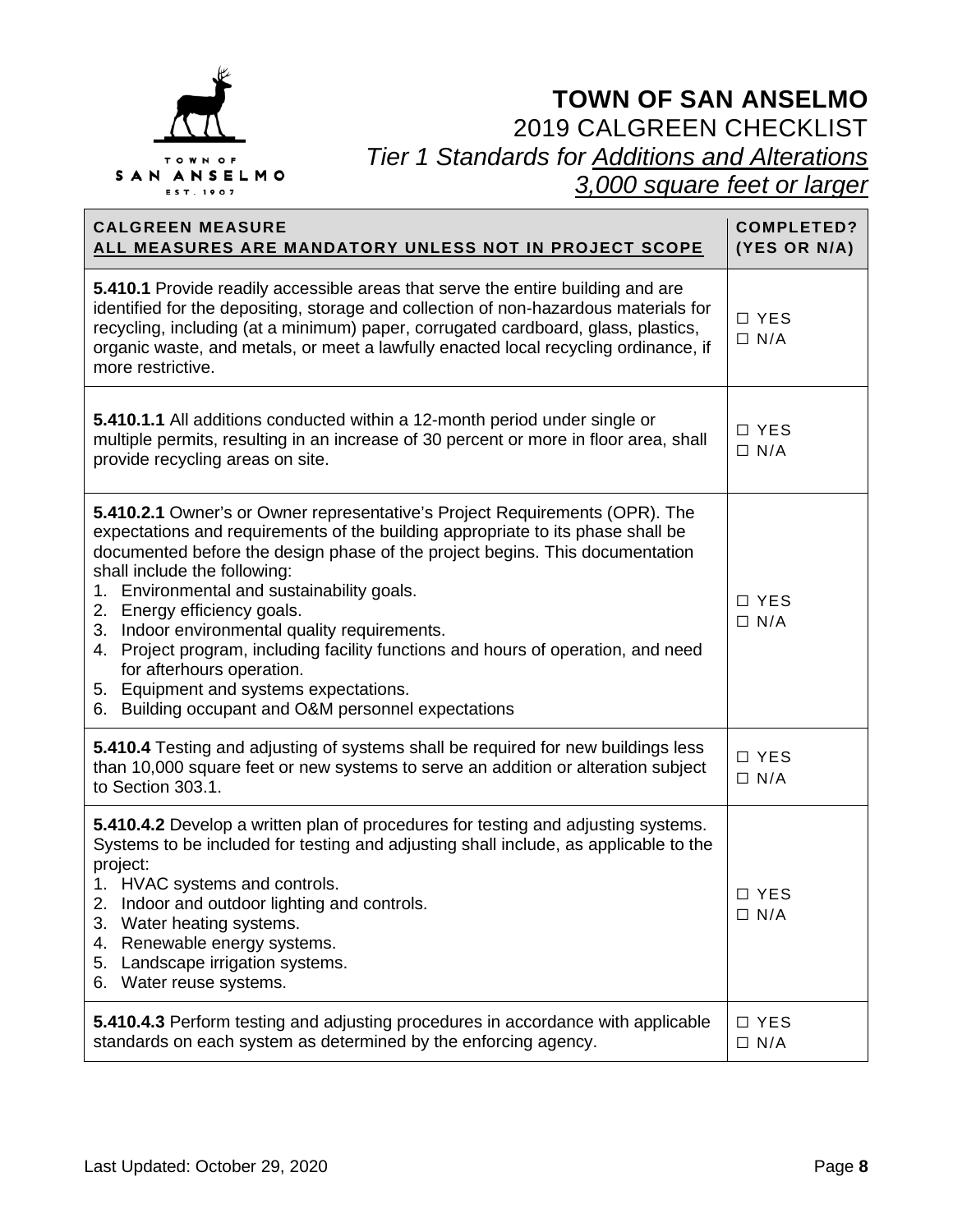

| <b>CALGREEN MEASURE</b><br>ALL MEASURES ARE MANDATORY UNLESS NOT IN PROJECT SCOPE                                                                                                                                                                                                                                                                                                                                                                                                                                                                                                                                          | <b>COMPLETED?</b><br>(YES OR N/A) |
|----------------------------------------------------------------------------------------------------------------------------------------------------------------------------------------------------------------------------------------------------------------------------------------------------------------------------------------------------------------------------------------------------------------------------------------------------------------------------------------------------------------------------------------------------------------------------------------------------------------------------|-----------------------------------|
| 5.410.4.3.1 In addition to testing and adjusting, before a new space-conditioning<br>system serving a building or space is operated for normal use, balancing the<br>system in accordance with the procedures defined by the Testing Adjusting and<br>Balancing Bureau National Standards; the National environmental Balancing<br>Bureau Procedural Standards; Associated Air Balance Council National Standards<br>or as approved by the enforcing agency.                                                                                                                                                               | □ YES<br>$\Box$ N/A               |
| 5.410.4.4 After completion of testing, adjusting and balancing, provide a final<br>report of testing signed by the individual responsible for performing these services.                                                                                                                                                                                                                                                                                                                                                                                                                                                   | □ YES<br>$\Box$ N/A               |
| 5.410.4.5 Provide the building owner or representative with detailed operating and<br>maintenance instructions and copies of guaranties/ warranties for each system. O<br>& M instructions shall be consistent with OSHA requirements in CCR, Title 8,<br>Section 5142, and other related regulations.                                                                                                                                                                                                                                                                                                                     | □ YES<br>$\Box$ N/A               |
| 5.410.4.5.1 Include a copy of all inspection verifications and reports required by<br>the enforcing agency.                                                                                                                                                                                                                                                                                                                                                                                                                                                                                                                | □ YES<br>$\Box$ N/A               |
| A5.4 Elective- SELECTED FROM CALGREEN APPENDIX A5.4:                                                                                                                                                                                                                                                                                                                                                                                                                                                                                                                                                                       | □ YES<br>$\Box$ N/A               |
| 5.503.1 Install only a direct-vent sealed-combustion gas or sealed wood-burning<br>fireplace, or a sealed woodstove or pellet stove, and refer to residential<br>requirements in the California Energy Code, Title 24, Part 6, Subchapter 7,<br>Section 150. Woodstoves, pellet stoves and fireplaces shall comply with the Bay<br>Area Air Quality Management District's Wood-Burning Devices Rule.                                                                                                                                                                                                                       | □ YES<br>$\Box$ N/A               |
| 5.503.1.1 Woodstoves and pellet stoves shall comply with U.S. EPA New Source<br>Performance Standards (NSPS) emission limits as applicable and shall have a<br>permanent label indicating they are certified to meet the emission limits.                                                                                                                                                                                                                                                                                                                                                                                  | □ YES<br>$\Box$ N/A               |
| 5.504.1 The permanent HVAC system shall only be used during construction if<br>necessary to condition the building or areas of addition or alteration within the<br>required temperature range for material and equipment installation. If the HVAC<br>system is used during construction, use return air filters with a Minimum Efficiency<br>Reporting Value (MERV) of 8, based on ASHRAE 52.2 1999, or an average<br>efficiency of 30 percent based on ASHRAE 52.1 1992. Replace all filters<br>immediately prior to occupancy or, if the building is occupied during alteration, at<br>the conclusion of construction. | □ YES<br>$\Box$ N/A               |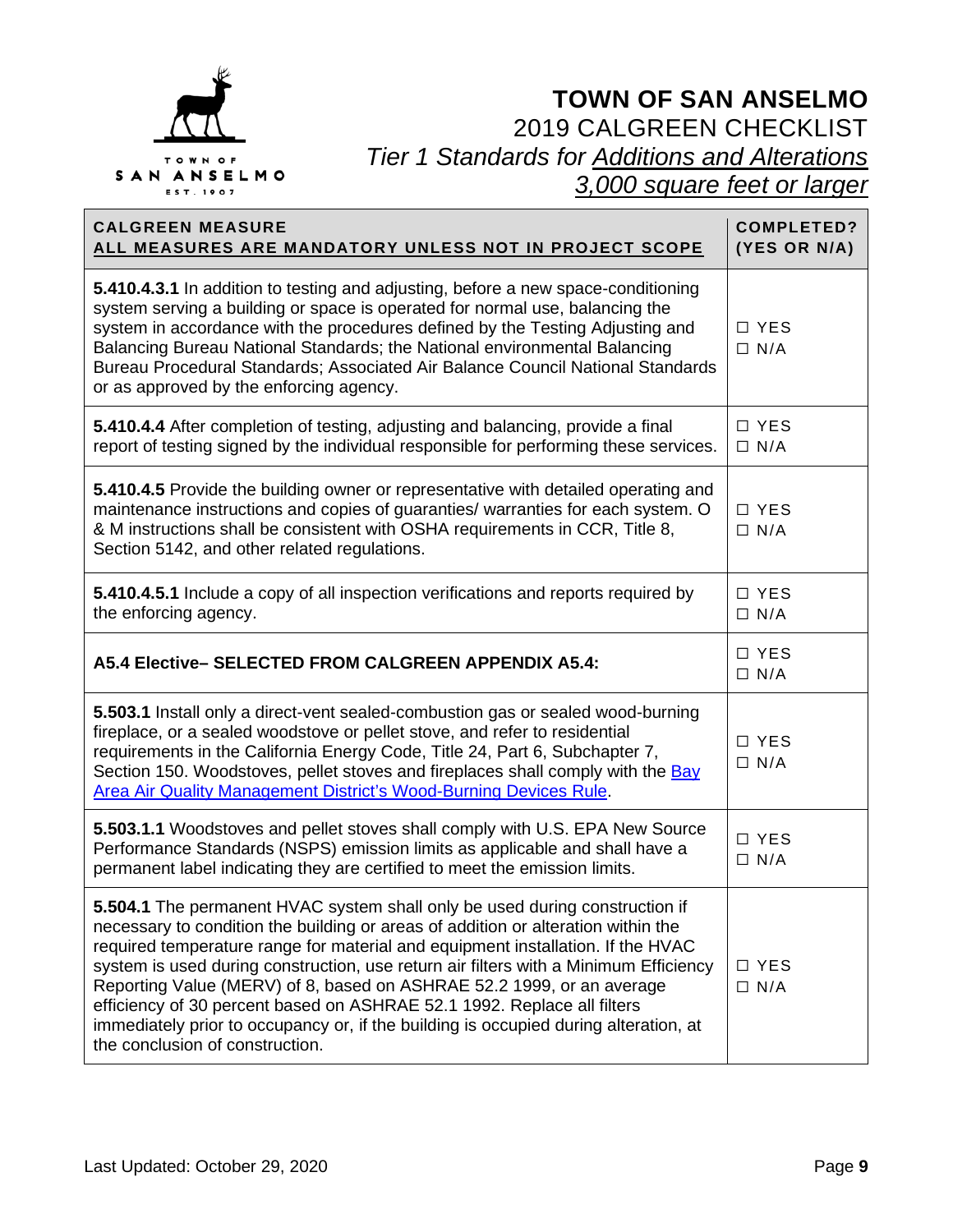

| <b>CALGREEN MEASURE</b><br>ALL MEASURES ARE MANDATORY UNLESS NOT IN PROJECT SCOPE                                                                                                                                                                                                                                                                                                                                                                                                                                                                                                                                                                                                                                                                                                                                                                                                                                                                                                                                                                                                                                                                                          | <b>COMPLETED?</b><br>(YES OR N/A) |
|----------------------------------------------------------------------------------------------------------------------------------------------------------------------------------------------------------------------------------------------------------------------------------------------------------------------------------------------------------------------------------------------------------------------------------------------------------------------------------------------------------------------------------------------------------------------------------------------------------------------------------------------------------------------------------------------------------------------------------------------------------------------------------------------------------------------------------------------------------------------------------------------------------------------------------------------------------------------------------------------------------------------------------------------------------------------------------------------------------------------------------------------------------------------------|-----------------------------------|
| 5.504.3 At the time of rough installation and during storage on the construction<br>site until final startup of the heating, cooling and ventilating equipment, all duct<br>and other related air distribution component openings shall be covered with tape,<br>plastic, sheet metal or other methods acceptable to the enforcing agency to<br>reduce the amount of dust, water and debris which may enter the system.                                                                                                                                                                                                                                                                                                                                                                                                                                                                                                                                                                                                                                                                                                                                                    | □ YES<br>$\Box$ N/A               |
| 5.504.4.1 Adhesives, sealants and caulks used on the project shall meet the<br>requirements of the following standards:<br>1. Adhesives, adhesive bonding primers, adhesive primers, sealants, sealant<br>primers and caulks shall comply with local or regional air pollution control or air<br>quality management district rules where applicable, or SCAQMD Rule 1168<br>VOC limits, as shown in Tables 5.504.4.1 and 5.504.4.2. Such products also<br>shall comply with the Rule 1168 prohibition on the use of certain toxic<br>compounds (chloroform, ethylene dichloride, methylene chloride,<br>perchloroethylene and trichloroethylene), except for aerosol products as<br>specified in subsection 2, below.<br>2. Aerosol adhesives, and smaller unit sizes of adhesives, and sealant or<br>caulking compounds (in units of product, less packaging, which do not weigh<br>more than one pound and do not consist of more than 16 fluid ounces) shall<br>comply with statewide VOC standards and other requirements, including<br>prohibitions on use of certain toxic compounds, of California Code of<br>Regulations, Title 17, commencing with Section 94507. | □ YES<br>$\Box$ N/A               |
| 5.504.4.3 Architectural paints and coatings shall comply with VOC limits in Table 1<br>of the ARB Architectural Coatings Suggested Control Measure, as shown in Table<br>5.504.4.3, unless more stringent local limits apply. The VOC content limit for<br>coatings that do not meet the definitions for the specialty coatings categories listed<br>in Table 5.504.4.3 shall be determined by classifying the coating as a Flat,<br>Nonflat, or Nonflat-High Gloss coating, based on its gloss, as defined in<br>Subsections 4.21, 4.36, and 4.37 of the 2007 California Air Resources Board<br>Suggested Control Measure, and the corresponding Flat, Nonflat, or Nonflat-High<br>Gloss VOC limit in Table 5.504.4.3 shall apply.                                                                                                                                                                                                                                                                                                                                                                                                                                        | □ YES<br>$\Box$ N/A               |
| 5.504.4.3.1 Aerosol paints and coatings shall meet the PWMIR Limits for ROC in<br>Section 94522(a)(3) and other requirements, including prohibitions on use of<br>certain toxic compounds and ozone depleting substances, in Sections 94522(c)(2)<br>and (d)(2) of California Code of Regulations, Title 17, commencing with Section<br>94520; and in areas under the jurisdiction of the Bay Area Air Quality<br>Management District additionally comply with the percent VOC by weight of<br>product limits of Regulation 8 Rule 49.                                                                                                                                                                                                                                                                                                                                                                                                                                                                                                                                                                                                                                     | □ YES<br>$\Box$ N/A               |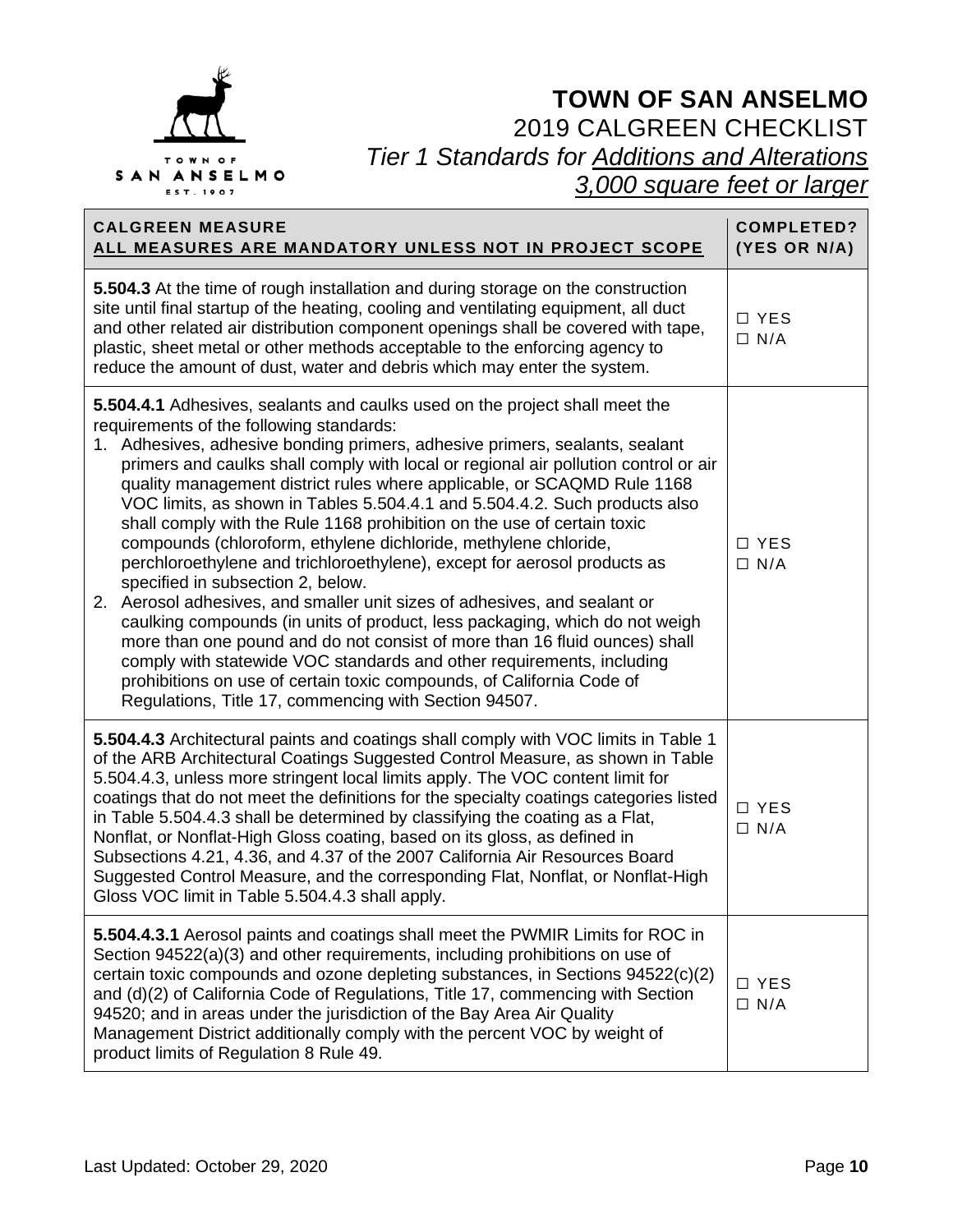

| <b>CALGREEN MEASURE</b><br>ALL MEASURES ARE MANDATORY UNLESS NOT IN PROJECT SCOPE                                                                                                                                                                                                                                                                                                                                                                                                                                                                                                                                                                                                                                                                                                                                                                                                                                                           | <b>COMPLETED?</b><br>(YES OR N/A) |
|---------------------------------------------------------------------------------------------------------------------------------------------------------------------------------------------------------------------------------------------------------------------------------------------------------------------------------------------------------------------------------------------------------------------------------------------------------------------------------------------------------------------------------------------------------------------------------------------------------------------------------------------------------------------------------------------------------------------------------------------------------------------------------------------------------------------------------------------------------------------------------------------------------------------------------------------|-----------------------------------|
| 5.504.4.3.2 Verification of compliance with this section shall be provided at the<br>request of the enforcing agency. Documentation may include, but is not limited to,<br>the following:<br>1. Manufacturer's product specification<br>2. Field verification of on-site product containers                                                                                                                                                                                                                                                                                                                                                                                                                                                                                                                                                                                                                                                 | □ YES<br>$\Box$ N/A               |
| 5.504.4.4 All carpet installed in the building interior shall meet at least one of the<br>following testing and product requirements:<br>1. Carpet and Rug Institute's Green Label Plus Program;<br>2. Compliant with the VOC-emission limits and testing requirements specified in<br>the California Department of Public Health Standard Method for the Testing<br>and Evaluation of Volatile Organic Chemical Emissions from Indoor Sources<br>Using Environmental Chambers, Version 1.1, February 2010 (also known as<br>CDPH Standard Method V1.1 or Specification 01350);<br>3. NSF/ANSI 140 at the Gold level or higher;<br>4. Scientific Certifications Systems Sustainable Choice; or<br>Compliant with the Collaborative for High Performance Schools California (CA-<br>5.<br>CHPS) Criteria Interpretation for EQ 7.0 and EQ 7.1 (formerly EQ 2.2) dated<br>July 2012 and listed in the CHPS High Performance Product Database. | $\Box$ YES<br>$\Box$ N/A          |
| 5.504.4.4.1 All carpet cushion installed in the building interior shall meet the<br>requirements of the Carpet and Rug Institute Green Label program                                                                                                                                                                                                                                                                                                                                                                                                                                                                                                                                                                                                                                                                                                                                                                                        | $\Box$ YES<br>$\Box$ N/A          |
| 5.504.4.4.2 All carpet adhesive shall meet the requirements of Table 5.504.4.1.                                                                                                                                                                                                                                                                                                                                                                                                                                                                                                                                                                                                                                                                                                                                                                                                                                                             | $\Box$ YES<br>$\Box$ N/A          |
| 5.504.4.5 Hardwood plywood, particleboard, and medium density fiberboard<br>composite wood products used on the interior or exterior of the building shall meet<br>the requirements for formaldehyde as specified in ARB's Air Toxics Control<br>Measure (ATCM) for Composite Wood (17 CCR 93120 et seq.). Those materials<br>not exempted under the ATCM must meet the specified emission limits, as shown<br>in Table 5.504.4.5.                                                                                                                                                                                                                                                                                                                                                                                                                                                                                                          | □ YES<br>$\Box$ N/A               |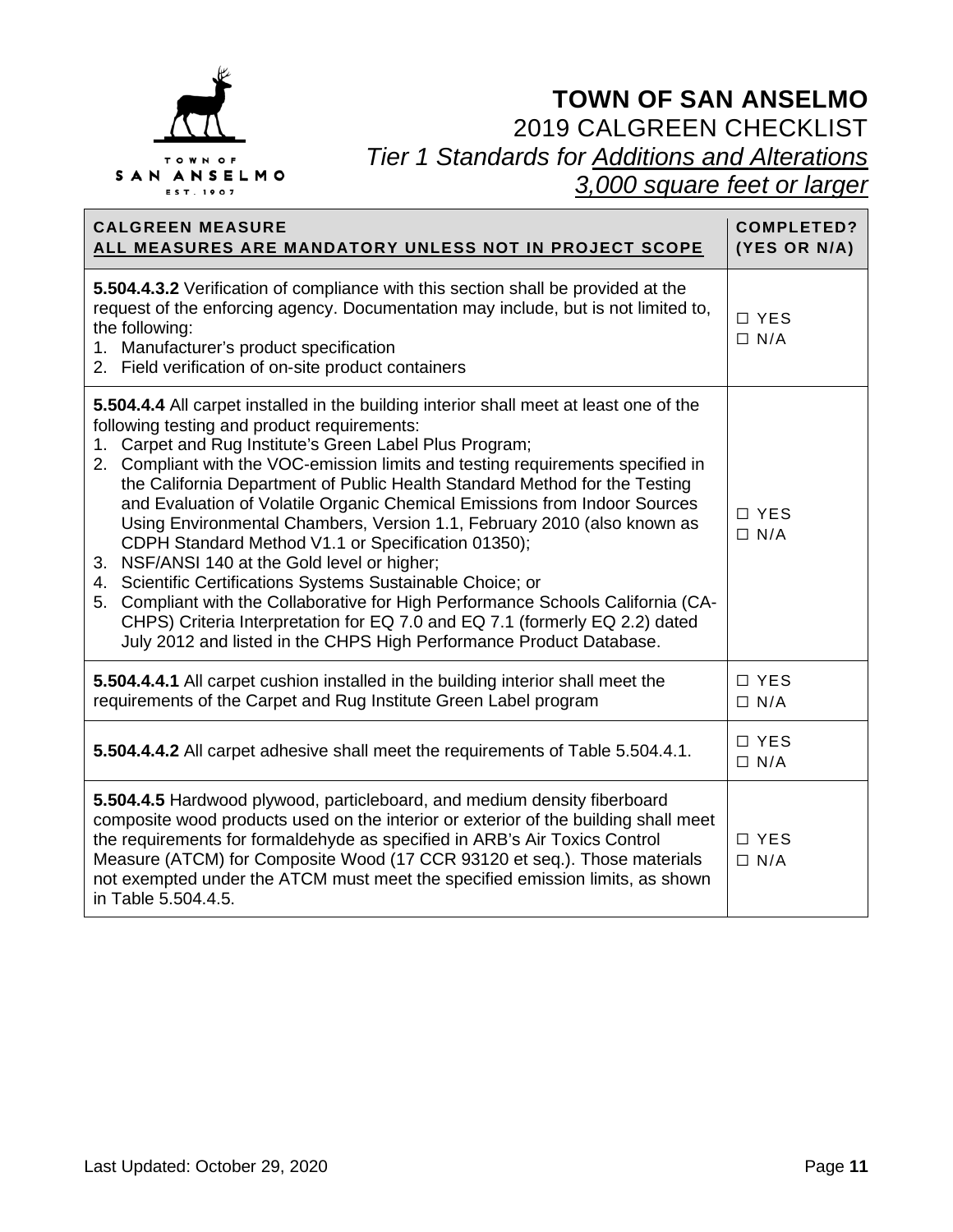

| <b>CALGREEN MEASURE</b>                                                                                                                                                                                                                                                                                                                                                                                                                                                                                                                                                                                                                                                                                                                                                                                                             | <b>COMPLETED?</b>        |
|-------------------------------------------------------------------------------------------------------------------------------------------------------------------------------------------------------------------------------------------------------------------------------------------------------------------------------------------------------------------------------------------------------------------------------------------------------------------------------------------------------------------------------------------------------------------------------------------------------------------------------------------------------------------------------------------------------------------------------------------------------------------------------------------------------------------------------------|--------------------------|
| ALL MEASURES ARE MANDATORY UNLESS NOT IN PROJECT SCOPE                                                                                                                                                                                                                                                                                                                                                                                                                                                                                                                                                                                                                                                                                                                                                                              | (YES OR N/A)             |
| 5.504.4.5.3 Verification of compliance with this section shall be provided as<br>requested by the enforcing agency. Documentation shall include at least one of<br>the following:<br>1. Product certifications and specifications.<br>2. Chain of custody certifications.<br>3. Product labeled and invoiced as meeting the Composite Wood Products<br>regulation (see CCR, Title 17, Section 93120, et seq.).<br>4. Exterior grade products marked as meeting the PS-1 or PS-2 standards of the<br>Engineered Wood Association, the Australian AS/NZS 2269 or European 636<br>3S standards.<br>5. Other methods acceptable to the enforcing agency                                                                                                                                                                                 | $\Box$ YES<br>$\Box$ N/A |
| 5.504.4.6 For 80 percent of floor area receiving resilient flooring, installed resilient<br>flooring shall meet at least one of the following:<br>1. Certified under the Resilient Floor Covering Institute (RFCI) FloorScore<br>program;<br>2. Compliant with the VOC-emission limits and testing requirements specified in<br>the California Department of Public Health's 2010 Standard Method for the<br>Testing and Evaluation Chambers, Version 1.1, February 2010;<br>3. Compliant with the Collaborative for High Performance Schools California (CA-<br>CHPS) Criteria Interpretation for EQ 7.0 and EQ 7.1 (formerly EQ 2.2) dated<br>July 2012 and listed in the CHPS High Performance Product Database; or<br>4. Products certified under UL GREENGUARD Gold (formerly the Greenguard<br>Children's & Schools Program). | $\Box$ YES<br>$\Box$ N/A |
| 5.504.4.6.1 Documentation shall be provided verifying that resilient flooring                                                                                                                                                                                                                                                                                                                                                                                                                                                                                                                                                                                                                                                                                                                                                       | □ YES                    |
| materials meet the pollutant emission limits.                                                                                                                                                                                                                                                                                                                                                                                                                                                                                                                                                                                                                                                                                                                                                                                       | $\Box$ N/A               |
| A5.504.4.7 For 90 percent of floor area receiving resilient flooring, install resilient<br>flooring that is:<br>1. Certified under the Resilient Floor Covering Institute (RFCI) FloorScore<br>program;<br>2. Compliant with the VOC-emission limits and testing requirements specified in<br>the California Department of Public Health's 2010 Standard Method for the<br>Testing and Evaluation Chambers, Version 1.1, February 2010;<br>3. Compliant with the Collaborative for High Performance Schools California (CA-<br>CHPS) Criteria Interpretation for EQ 7.0 and EQ 7.1 (formerly EQ 2.2) dated<br>July 2012 and listed in the CHPS High Performance Product Database; or<br>4. Products certified under UL GREENGUARD Gold (formerly the Greenguard<br>Children's & Schools Program).                                   | □ YES<br>$\Box$ N/A      |
| A5.504.4.7.2 Documentation shall be provided verifying that resilient flooring                                                                                                                                                                                                                                                                                                                                                                                                                                                                                                                                                                                                                                                                                                                                                      | $\Box$ YES               |
| materials meet the pollutant emission limits.                                                                                                                                                                                                                                                                                                                                                                                                                                                                                                                                                                                                                                                                                                                                                                                       | $\Box$ N/A               |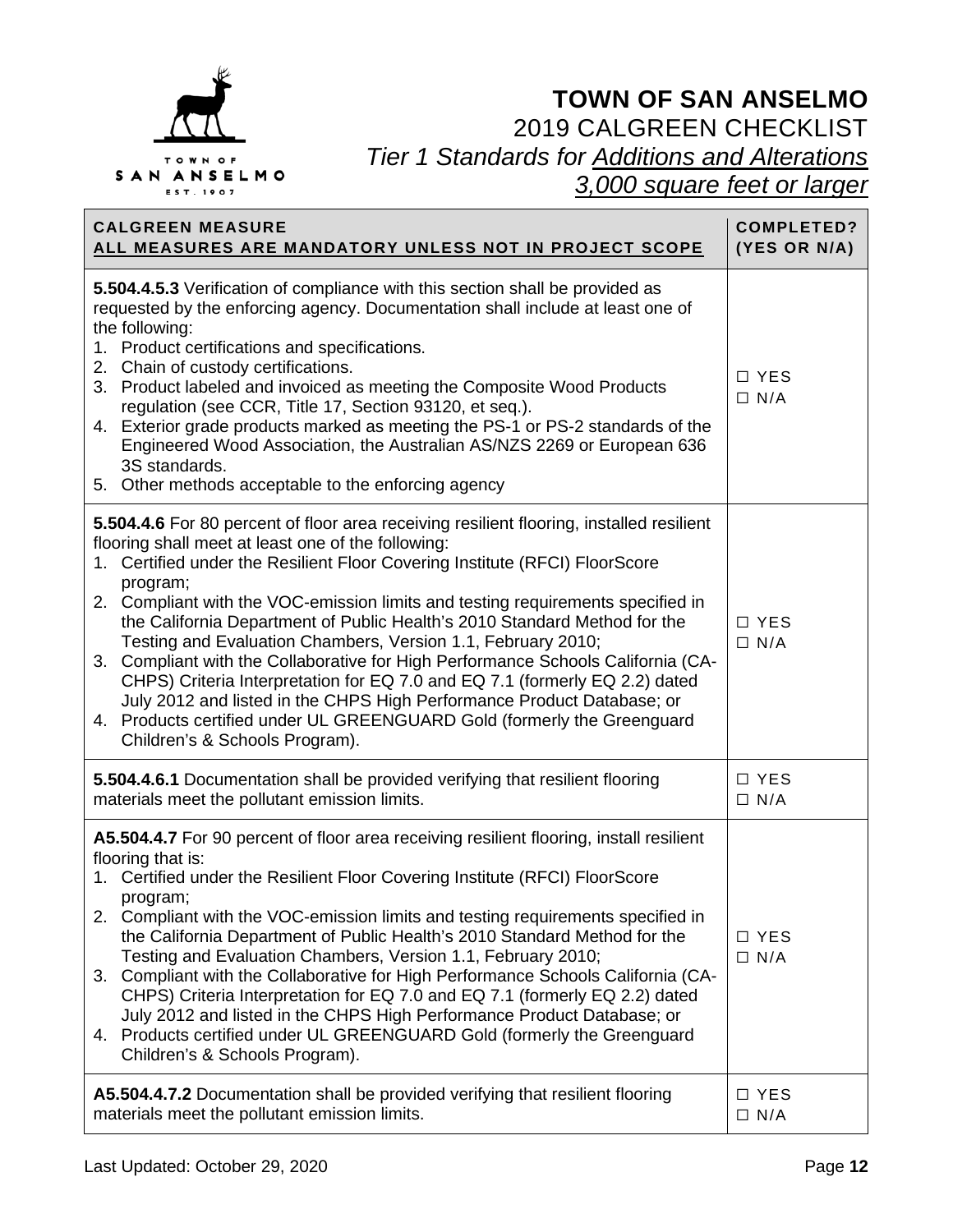

| <b>CALGREEN MEASURE</b><br>ALL MEASURES ARE MANDATORY UNLESS NOT IN PROJECT SCOPE                                                                                                                                                                                                                                                                                                                                                                                                                                                                                                                                                                                                                                                                                             | <b>COMPLETED?</b><br>(YES OR N/A) |
|-------------------------------------------------------------------------------------------------------------------------------------------------------------------------------------------------------------------------------------------------------------------------------------------------------------------------------------------------------------------------------------------------------------------------------------------------------------------------------------------------------------------------------------------------------------------------------------------------------------------------------------------------------------------------------------------------------------------------------------------------------------------------------|-----------------------------------|
| A5.504.4.8 Comply with the following standards:<br>Chapters 12-13 (Standards for Insulating Material) in Title 24, Part 12, the<br>1.<br>California Referenced Standards Code,<br>2. The VOC-emission limits defined in 2009 CHPS criteria and listed on its High<br>Performance Products Database.<br>3. California Department of Public Health 2010 Standard Method for the Testing<br>and Evaluation of Volatile Organic Chemical Emissions from Indoor Sources<br>Using Environmental Champers, Version 1.1, February 2010                                                                                                                                                                                                                                                | $\Box$ YES<br>$\Box$ N/A          |
| A5.504.4.8.2 Documentation shall be provided verifying that thermal insulation<br>materials meet the pollutant emission limits.                                                                                                                                                                                                                                                                                                                                                                                                                                                                                                                                                                                                                                               | $\Box$ YES<br>$\Box$ N/A          |
| 5.504.5.3 In mechanically ventilated buildings, provide regularly occupied areas of<br>the building with air filtration media for outside and return air that provides at least<br>a Minimum Efficiency Reporting Value (MERV) of 8. Specified filters shall be<br>installed prior to occupancy, and recommendations for maintenance with filters of<br>the same value shall be included in the operation and maintenance manual.<br>Exceptions:<br>1. An ASHRAE 10-percent to 15-percent efficiency filter shall be permitted for an<br>HVAC unit meeting the 2016 California Energy Code having 60,000 Btu/h or<br>less capacity per fan coil, if the energy use of the air delivery system is 0.4<br>W/cfm or less at design air flow.<br>2. Existing mechanical equipment | □ YES<br>$\Box$ N/A               |
| 5.504.5.3.1 Installed filters shall be clearly labeled by the manufacturer indicating<br>the MERV rating.                                                                                                                                                                                                                                                                                                                                                                                                                                                                                                                                                                                                                                                                     | □ YES<br>$\Box$ N/A               |
| 5.504.7 Where outdoor areas are provided for smoking, prohibit smoking within 25<br>feet of building entries, outdoor air intakes and operable windows and within the<br>building as already prohibited by other laws or regulations; or as enforced by<br>ordinances, regulations or policies of any city, county, city and county, California<br>Community College, campus of the California State University, or campus of the<br>University of California, whichever are more stringent. When ordinances,<br>regulations or policies are not in place, post signage to inform building occupants<br>of the prohibitions                                                                                                                                                   | $\Box$ YES<br>$\Box$ N/A          |
| 5.505.1 Indoor moisture control. Buildings shall meet or exceed the provisions of<br>the California Building Code, CCR, Title 24, Part 2, Section 1203 (Ventilation) and<br>Chapter 14 (Exterior Walls). For additional measures not applicable to low-rise<br>residential occupancies, see Section 5.407.2 of this code.                                                                                                                                                                                                                                                                                                                                                                                                                                                     | □ YES<br>$\Box$ N/A               |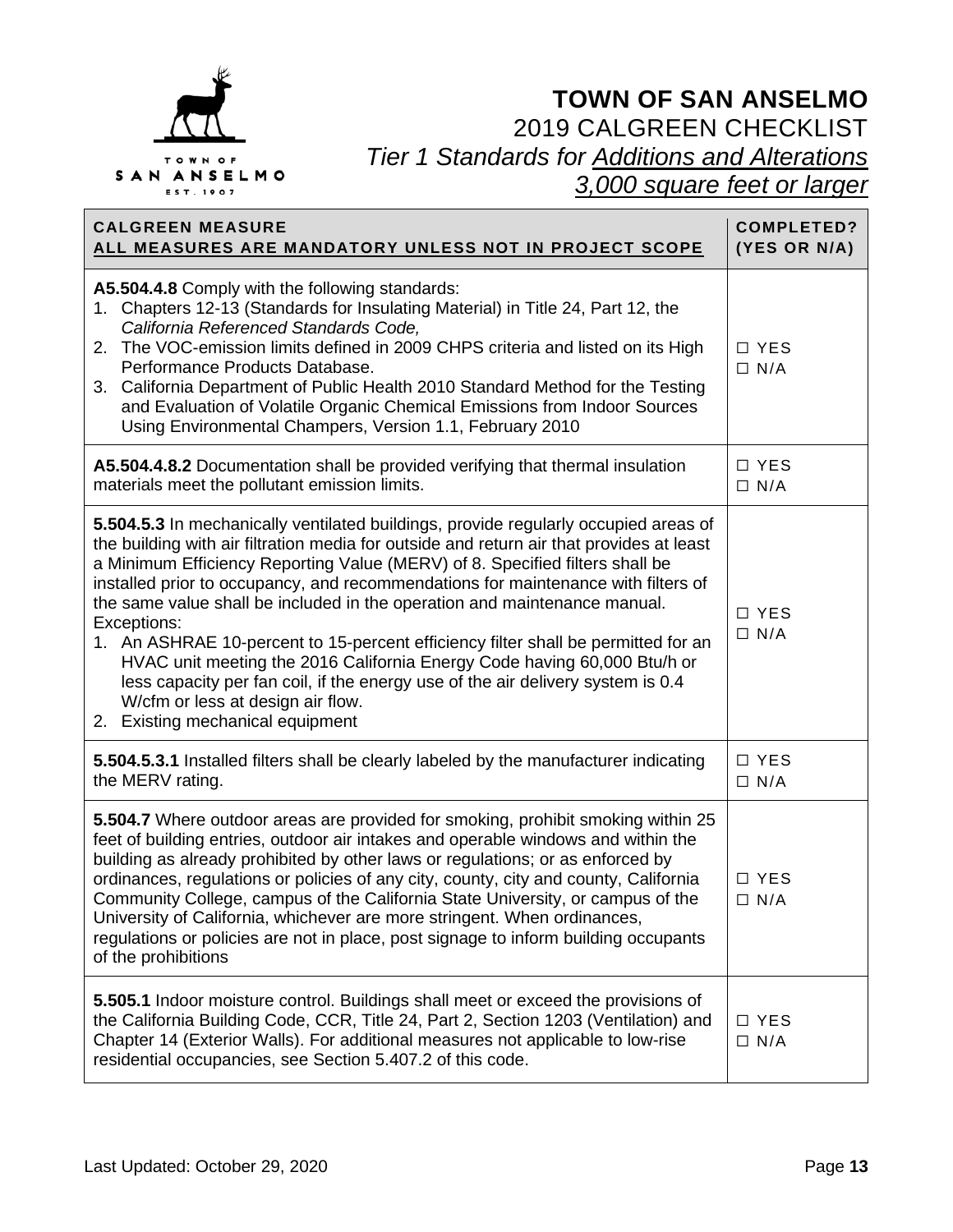

| <b>CALGREEN MEASURE</b><br>ALL MEASURES ARE MANDATORY UNLESS NOT IN PROJECT SCOPE                                                                                                                                                                                                                                                                                                                                                                                                                                                                                                                                                    | <b>COMPLETED?</b><br>(YES OR N/A) |
|--------------------------------------------------------------------------------------------------------------------------------------------------------------------------------------------------------------------------------------------------------------------------------------------------------------------------------------------------------------------------------------------------------------------------------------------------------------------------------------------------------------------------------------------------------------------------------------------------------------------------------------|-----------------------------------|
| 5.506.1 Outside air delivery. For mechanically or naturally ventilated spaces in<br>buildings, meet the minimum requirements of Section 120.1 (Requirements for<br>Ventilation) of the 2016 California Energy Code or the applicable local code,<br>whichever is more stringent, and Division 1, Chapter 4 of CCR, Title 8.                                                                                                                                                                                                                                                                                                          | □ YES<br>$\Box$ N/A               |
| 5.506.2 For buildings or additions equipped with demand control ventilation, CO2<br>sensors and ventilation controls shall be specified and installed in accordance with<br>the requirements of the 2016 California Energy Code, Section 120.1(c)4.                                                                                                                                                                                                                                                                                                                                                                                  | □ YES<br>$\Box$ N/A               |
| 5.507.4 Acoustical control. Employ building assemblies and components with<br>Sound Transmission Class (STC) values determined in accordance with ASTM<br>E90 and ASTM E413 or Outdoor-Indoor Sound Transmission Class (OITC)<br>determined in accordance with ASTM E1332, using either the prescriptive or<br>performance method in Section 5.507.4.1 or 5.507.4.2.<br>Exception: Buildings with few or no occupants or where occupants are not likely to<br>be affected by exterior noise, as determined by the enforcement authority, such as<br>factories, stadiums, storage, enclosed parking structures and utility buildings. | □ YES<br>$\Box$ N/A               |
| 5.507.4.1 Wall and roof-ceiling assemblies exposed to the noise source making up<br>the building or addition envelope or altered envelope shall meet a composite STC<br>rating of at least 50 or a composite OITC rating of no less than 40, with exterior<br>windows of a minimum STC of 40 or OITC of 30 in the following locations:<br>1. Within the 65 CNEL noise contour of an airport                                                                                                                                                                                                                                          | □ YES<br>$\Box$ N/A               |
| 5.507.4.1.1 Buildings exposed to a noise level of 65 dB Leq-1-hr during any hour<br>of operation shall have building, addition or alteration exterior wall and roof-ceiling<br>assemblies exposed to the noise source meeting a composite STC rating of at<br>least 45 (or OITC 35), with exterior windows of a minimum STC of 40 (or OITC<br>$30$ ).                                                                                                                                                                                                                                                                                | □ YES<br>$\Box$ N/A               |
| 5.507.4.2 For buildings located as defined in Section 5.507.4.1 or 5.507.4.1.1, wall<br>and roof-ceiling assemblies exposed to the noise source making up the building or<br>addition envelope or altered envelope shall be constructed to provide an interior<br>noise environment attributable to exterior sources that does not exceed an hourly<br>equivalent noise level (Leq -1Hr) of 50 dBA in occupied areas during any hours of<br>operations                                                                                                                                                                               | □ YES<br>$\Box$ N/A               |
| 5.507.4.2.1 Exterior features such as sound walls or earth berms may be utilized<br>as appropriate to the building, addition or alteration project to mitigate sound<br>migration to the interior.                                                                                                                                                                                                                                                                                                                                                                                                                                   | □ YES<br>$\Box$ N/A               |